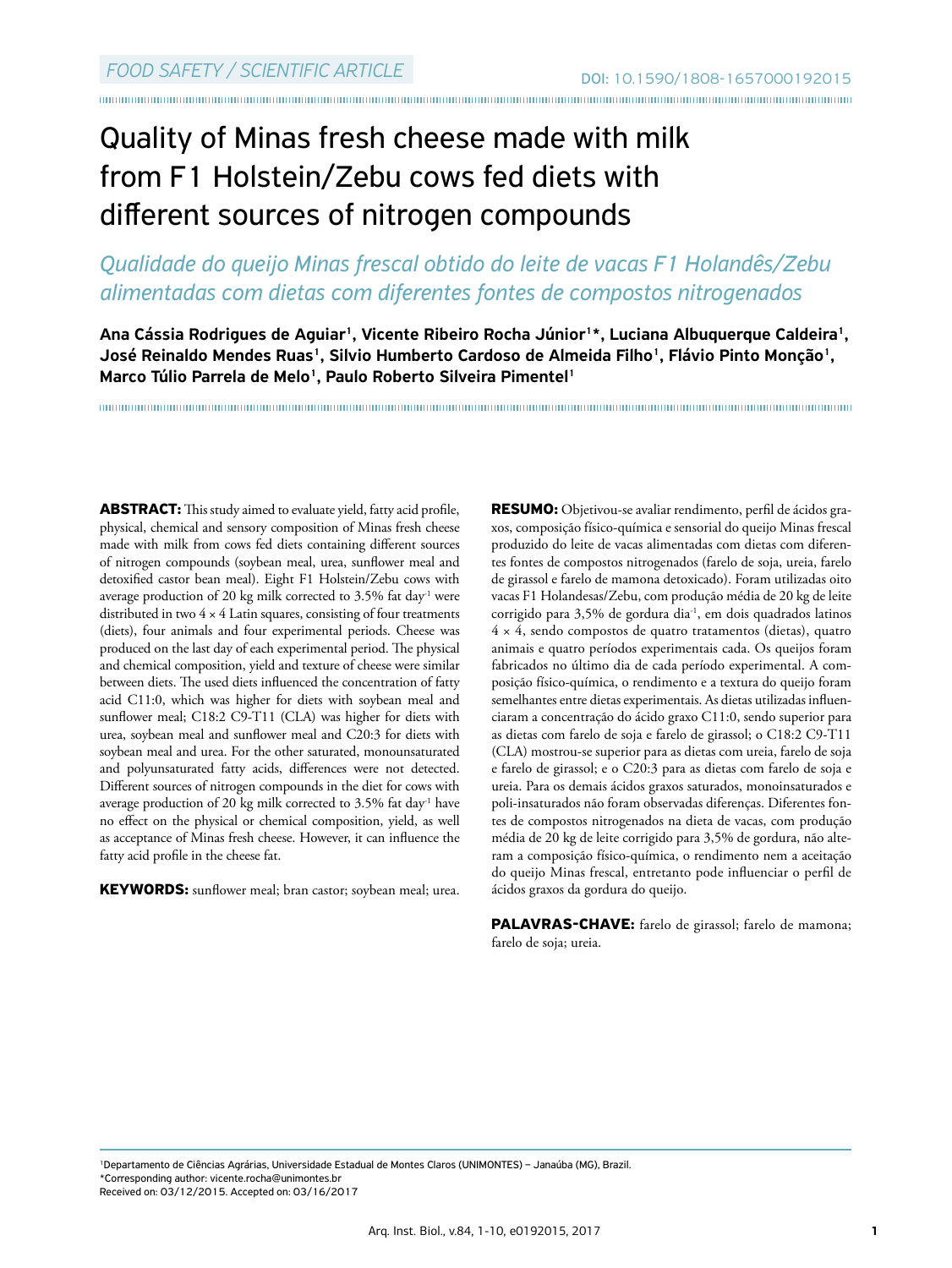## INTRODUCTION

The factors that influence cheese quality include physical and chemical characteristics and composition of the raw material, which, in turn, are greatly influenced by the nutrition of the cow (EIFERT et al., 2006; FERNANDES et al., 2008; NUDDA et al., 2014; SILVA et al., 2007).

Sources of non-protein nitrogen (NPN), such as urea, have a lower cost per unit of nitrogen and are a viable alternative for replacing traditional protein sources. This substitution is possible only because of the ability of rumen microorganisms to convert NPN into high biological value protein (PAIXÃO et al., 2006). However, according to AQUINO et al. (2009), the use of NPN can alter the composition of the milk protein, influencing the industrial processing of the raw material, since the true protein and casein contents have a direct influence on cheese production. In addition, it should be considered that the differences in ruminal degradability of the nitrogen source can influence the metabolizable protein that reaches the duodenum and consequently the availability of amino acids for milk protein synthesis, thus altering the yield for cheese production.

Currently, the addition of cakes and meals from the agroindustry in the feed for dairy cows has influenced the milk composition (LUNA et al., 2008). In this context, with the biofuel policy, we can expect a greater availability of agroindustrial by-products, assuming an economically important role, basically in the form of inputs for animal feed.

According to FERNANDES et al. (2008), Minas fresh cheese is a derivative of milk, which contains more than 20% fat in its composition, and one of the characteristics of bovine milk is the large amount of saturated fatty acids from de novo synthesis that occurs in the mammary gland; these fatty acids have been related to elevated cholesterol levels and the risk of heart disease. In agreement with BENCHAAR et al. (2007), the fatty acid profile of milk can be altered by changes in the ruminal fermentation pattern and ruminal bacteria species. Thus, the use of different sources of nitrogen compounds in the diet for lactating cows could alter the balance of the ruminal microbiota and consequently the fermentation profile and the content that reaches the duodenum. Considering this, VLAEMINCK et al. (2006) stated that part of the fatty acids that make up milk fat comes from the intestinal absorption of membrane lipids from rumen bacteria.

The goal of the present study was to evaluate the yield, the fatty acid profile, and the physical, chemical and sensorial composition of Minas fresh cheese made with milk from F1 Holstein/Zebu cows fed with diets containing different sources of nitrogen compounds.

# MATERIAL AND METHODS

The experiment was conducted at the Experimental Farm of the Universidade Estadual de Montes Claros (UNIMONTES), located in the municipality of Janaúba, state of Minas Gerais. Eight F1 Holstein/Zebu cows, with average production of 20  $kg$  milk corrected to 3.5% fat day<sup>-1</sup>, and with average lactation period at the beginning of the 80-day experiment, were distributed in two 4 × 4 Latin squares, composed of four animals, four treatments and four experimental periods each. Four experimental diets were tested, one for each of the nitrogen sources (soybean meal, urea, sunflower meal, detoxified castor bean meal). The experiment lasted 72 days, divided into four periods of 18 days. The first 14 days of each period were used for the adaptation of the animals to the diets, and the last four days for data collection and sampling.

Animals were kept in a covered shed with metal structure that contained the individual bays of 20  $m^2$ , equipped with troughs and fountains. Diets were formulated according to the NRC (2001) for cows with an average of 500 kg body weight and average production of 20 kg milk corrected to 3.5% fat day-1 , to be isoproteic and isoenergetic and supplied to cows twice a day at 8 a.m. and 4 p.m. The forage used was sorghum silage, weighed daily on a digital scale, placed in the respective troughs and mixed with the concentrates of each treatment. The leftovers in the troughs were weighed and recorded daily. Diets were adjusted according to the leftovers, maintaining a 70:30 forage: concentrate ratio, on a dry matter basis, so that the leftovers represented 10% of the amount supplied. The detoxification of castor bean meal was performed according to ANANDAN et al. (2005) using calcium hydroxide.

The chemical composition of ingredients used in the experimental diets was determined according to guidelines described in DETMANN et al. (2012) and the total digestible nutrients (TDN) of the experimental diets was estimated according to the NRC (2001). The proportion of the ingredients and the chemical composition of the diets are listed in Table 1.

Cows were mechanically milked with calves on foot, twice a day, at 6 a.m. and 2 p.m. Samples of milk from each animal were collected twice a day, during the last four days of each period, and a pool of morning and afternoon milk samples was made in proportion to the amount produced in the morning and afternoon. After milking each cow, the milk was homogenized, and a 500 mL sample was collected. Next, these samples were sent to the Laboratory of Animal Products Technology of UNIMONTES — Janaúba *Campus* —, and the physical and chemical analyses were performed on the same day.

In order to determine the physical and chemical characteristics, milk was analyzed, in triplicate, for titratable acidity  $({}^{\circ}D)$ using the phenolphthalein indicator solution (0.1%); pH, with a Tecnopon digital pHmeter, density at 15ºC, by the Quevenne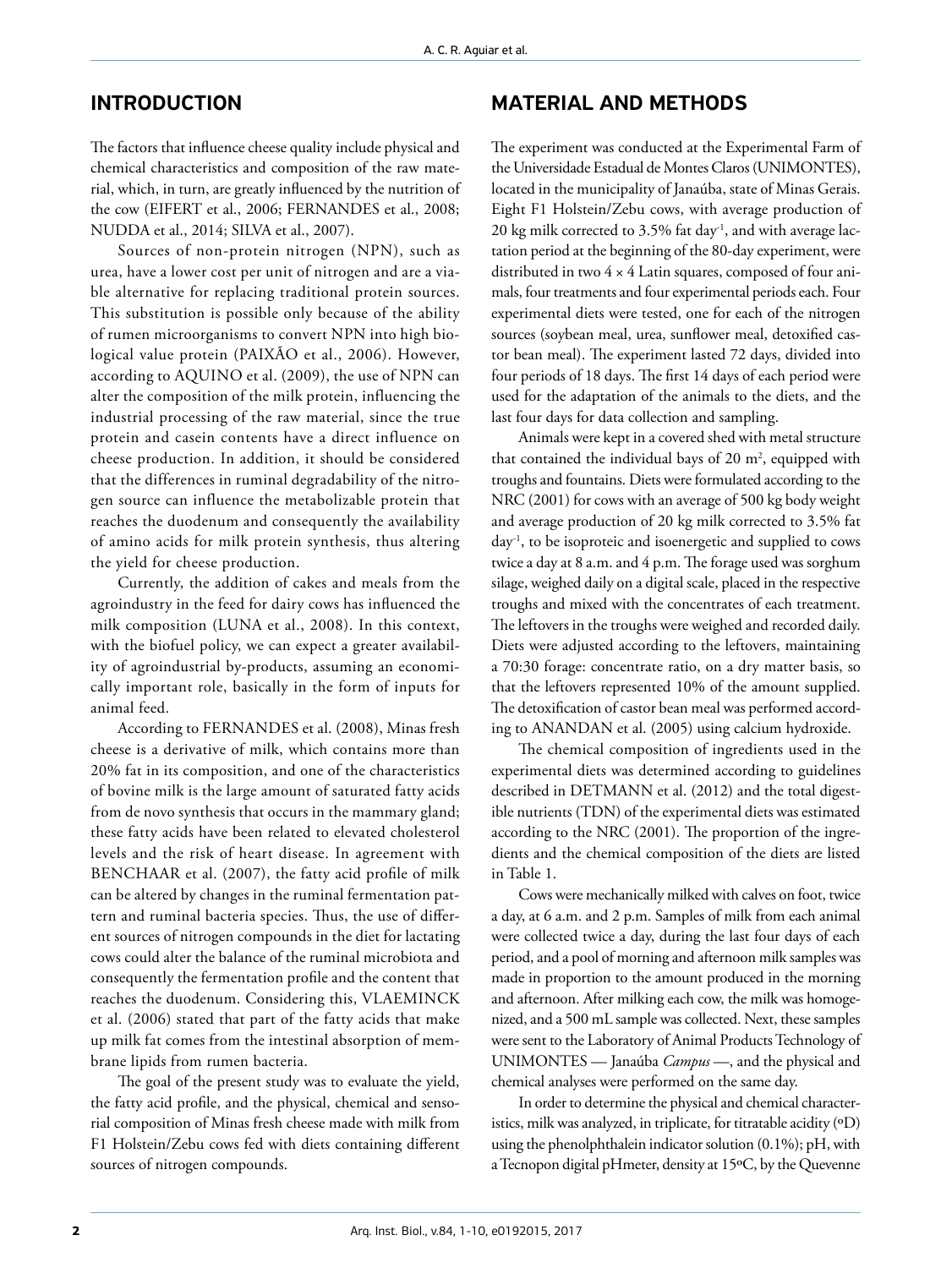thermolactodensimeter; percentage fat content by the Gerber method; protein by the Kjeldahl method with multiplication of the nitrogen percentage by the factor 6.38; ash by incineration in muffle at 550ºC; and cryoscopic index (°H), using the LAKTRON 312-L electronic cryoscope. The percentage of lactose was calculated by the difference between the solid constituents (protein, fat and ash). The calculation of total dry extract (TDE) was obtained from the Ackermann disk, and the defatted dry extract (DDE) by the subtraction of the fat content (BRASIL, 2006) (Table 2).

On the last day of each experimental period, Minas fresh cheese was manufactured at the Laboratory of Animal Products Technology of UNIMONTES — Janaúba *Campus*. The milk from each experimental diet was weighed, filtered and subjected to slow pasteurization (65ºC for 30 minutes). After this heat treatment, milk was cooled to 39ºC, at which temperature the calcium chloride (40 mL/100 L) and rennet (30 mL/100 L) were added, diluted in equal parts of filtered water. After a time of 40 to 60 minutes, the milk was coagulated, and the mass was cut with a stainless steel knife into 1.5 to 2 cm cubes, intercalating the stirring and the rest to promote desorption. Cheeses were placed in the plastic molds for drainage of the serum and remained until the turning at 30 minutes, two turns were made, at which point, the mass was salted (700 g/100 L refined white salt) and then cooled at 10–12ºC. On the next day, they were removed from the molds, packed, weighed on a digital scale to determine the yield.

The texture of the cheese samples was determined using a Texturometer — model TAXT from Stabic Micro Systems —, with the aid of a software, directly supplying the cutting force (kg). A Probe Warner Bratzler cell was used.

The gross yield of cheeses was calculated according to the equation of ANDREATTA et al. (2009). The adjusted yield (REAJ) for the moisture content of cheese (Lucey; Kelly, 1994) was calculated considering a value of 57% as reference for the moisture of Minas fresh cheese, according to the equation suggested by OLIVEIRA (1986).

In order to determine the physical and chemical characteristics, cheese was analyzed, in triplicate, for titratable acidity (ºD) using the phenolphthalein indicator solution (0.1%); pH, with a Tecnopon digital pHmeter; percentage fat content by the Gerber method; protein by the Kjeldahl method; fixed mineral residue by elimination of organic matter at a temperature of 550ºC; total solids by evaporation of water from the

|                              | <b>Experimental diets (% DM)</b> |             |                          |                                       |  |  |
|------------------------------|----------------------------------|-------------|--------------------------|---------------------------------------|--|--|
| <b>Ingredients</b>           | Soybean<br>meal                  | <b>Urea</b> | <b>Sunflower</b><br>meal | <b>Detoxified</b><br>castor bean meal |  |  |
| Sorghum silage               | 70.00                            | 70.00       | 70.00                    | 70.00                                 |  |  |
| Soybean meal                 | 11.94                            | 0.00        | 0.00                     | 0.00                                  |  |  |
| Sunflower meal               | 0.00                             | 0.00        | 13.28                    | 0.00                                  |  |  |
| Detoxified castor bean meal  | 0.00                             | 0.00        | 0.00                     | 12.24                                 |  |  |
| Ground corn                  | 17.14                            | 27.18       | 15.80                    | 16.84                                 |  |  |
| Urea: ammonium sulfate (9:1) | 0.00                             | 1.90        | 0.00                     | 0.00                                  |  |  |
| Mineral supplement           | 0.92                             | 0.92        | 0.92                     | 0.92                                  |  |  |
| Chemical composition         |                                  |             |                          |                                       |  |  |
| Dry matter (%)               | 30.43                            | 30.78       | 31.79                    | 30.92                                 |  |  |
| Organic matter (%)           | 93.18                            | 93.06       | 93.01                    | 93.27                                 |  |  |
| Crude Protein (%)            | 12.05                            | 13.06       | 13.29                    | 12.30                                 |  |  |
| <b>NDIN (%)</b>              | 0.44                             | 0.41        | 0.42                     | 0.43                                  |  |  |
| ADIN (%)                     | 0.02                             | 0.02        | 0.02                     | 0.02                                  |  |  |
| Ether extract (%)            | 1.15                             | 1.27        | 2.33                     | 1.73                                  |  |  |
| Total carbohydrates (%)      | 75.04                            | 76.45       | 72.61                    | 76.34                                 |  |  |
| Non-fiber carbohydrates (%)  | 30.5                             | 32.81       | 27.26                    | 31.78                                 |  |  |

**Table 1.** Proportion of ingredients of the experimental diets (%) and chemical composition of the diets, on a dry matter basis (%).

NDIN: neutral detergent insoluble nitrogen; ADIN: acid detergent insoluble nitrogen; NDFcp: neutral detergent corrected for ash and protein; \*NRC (2001).

Neutral detergent fiber (%)  $44.54$   $43.64$   $45.35$   $44.56$ NDFcp (%) 44.15 40.23 45.32 42.31 Acid detergent fiber (%) 20.6 23.06 21.45 26.43 Lignin 3.02 3.24 3.65 3.14 Total digestible nutrientes\* 65.28 65.16 65.43 65.02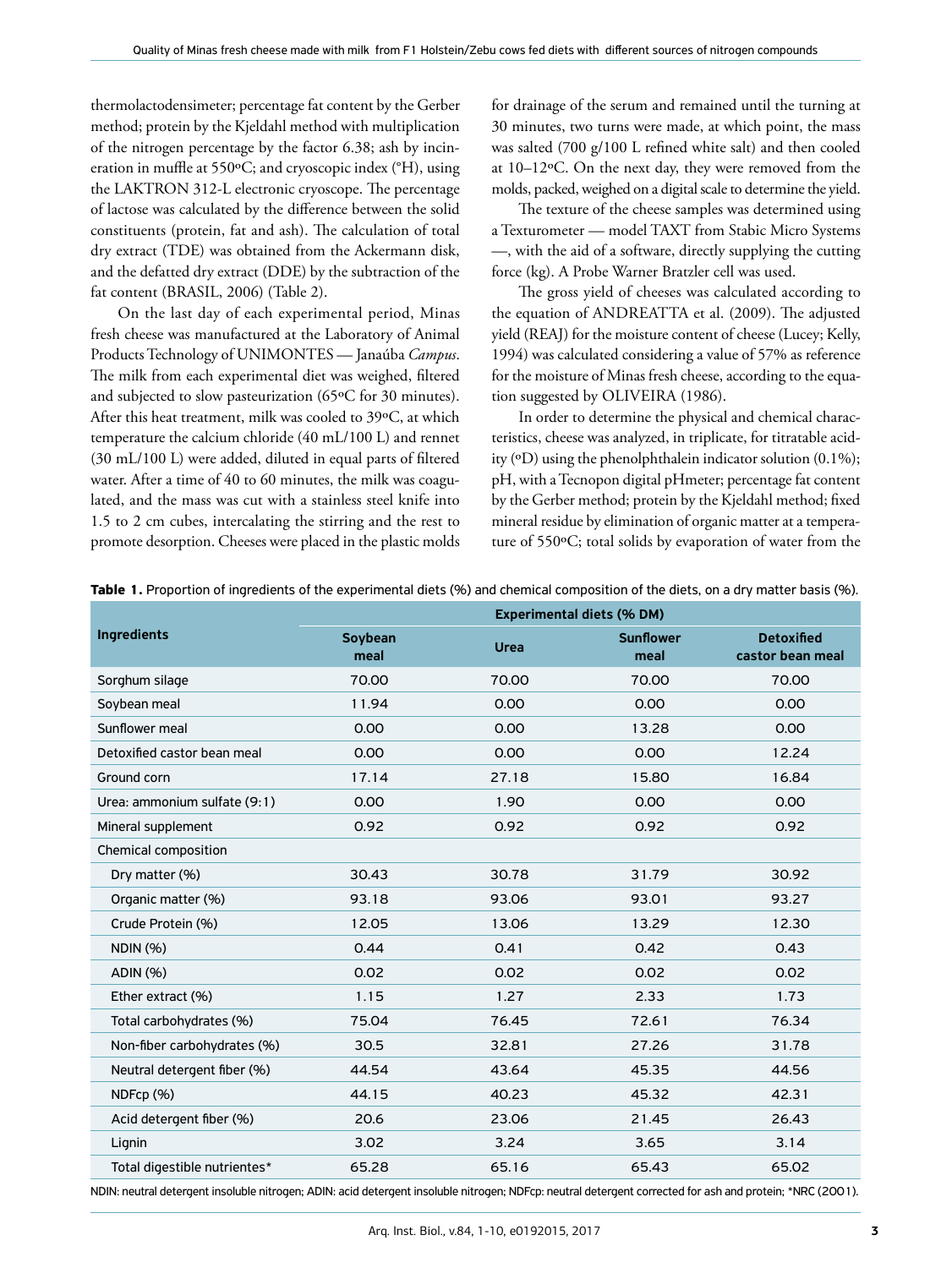sample using the oven at 105°C, moisture was determined by subtraction of the total solids and water activity (Aw) using the Aw meter Aqua Lab model.

After extraction and methylation, the transmethylated samples of fatty acids from the cheese samples were analyzed in a Focus CG-Finnigan gas chromatograph with flame ionization detector, CP-Sil 88 (Varian) capillary column, with 100 m length, 0.25 μm internal diameter and 0.20 μm film thickness. Fatty acids were identified by comparing the retention times of methyl esters of the samples with fatty acid patterns of butter. Fatty acids were quantified by normalizing the areas of methyl esters. Results of the fatty acids were expressed in mg/g fat. The determination of the fatty acid profile was carried out at the Animal Nutrition Laboratory of Escola Superior de Agricultura Luiz de Queiroz (ESALQ) of Universidade de São Paulo (USP) — *Campus* Piracicaba.

The nutritional quality of the lipid fraction was evaluated by the fatty acid composition data, using the calculations for atherogeneity index (AI), as follows:

- $(AI) = \{ (C12:0 + (4 \times C14:0) + C16:0) \}/(\Sigma MUFA +$  $\Sigma$ w6 +  $\Sigma$ w3) and thrombogenicity index (TI) = (C14:0 + C16:0 + C18:0)/{ $(0.5 \times \Sigma MUFA)$  +  $(0.5 \times \Sigma w6$  +  $(3 \times \sum w3) + (\sum w3 / \sum w6)$ , according to ULBRICTH; SOUTHGATE (1991);
- ratio between hypercholesterolemic fatty acids and hypocholesterolemic fatty acids =  $(C14: 0 + C16: 0)/$ (monounsaturated + polysaturated) and desirable fatty acids (DFA) = (unsaturated + C18: 0), according to COSTA et al. (2008);
- ratio between polyunsaturated fatty acids and saturated fatty acids and ratio between w6 and w3 (COSTA et al., 2008).

Microbiological analysis of cheeses was carried out at the Laboratory of Animal Products Technology of UNIMONTES — Janaúba *Campus*. In the laboratory, cheese samples were subjected to external cleaning of the packages with 70% alcohol to remove the contaminants, then 25 g of the product was removed aseptically and homogenized in 225 mL 0.1% buffered peptone water to obtain the initial dilution of 10<sup>-1</sup>, followed by decimal dilutions up to  $10^{-3}$ .

The determination of the most probable number (MPN) of coliforms at 35ºC was performed from dilution 10-1 to then transfer 1 mL aliquots into test tubes containing inverted Durham tubes immersed in lauryl tryptose broth. Samples were incubated at 35ºC for 48 hours. In order to confirm the presence of total coliforms, the positive tubes were inoculated in bright green broth. Confirmation of the presence of coliforms at 45ºC was carried out by inoculation in *Escherichia coli* broth from positive tubes in coliform analysis at 35ºC, with incubation at 45ºC for 48 hours. The result was expressed in MPN of total coliforms per gram, according to BRASIL (2003).

Sensory analysis was performed at the Laboratory of Animal Products Technology of UNIMONTES — Janaúba *Campus*. An assessment of cheeses by untrained judges was performed using the sensory acceptance test described by MEILGAARD et al. (1999). The sensory analysis of cheese was performed in four periods, with 30 tasters per period, the samples were coded and cut into cubes weighing 25 g and supplied in disposable cups. Samples with their respective codes were simultaneously served and classified by the tasters to evaluate the overall acceptance, scoring 1 for the least accepted and 9 for the most accepted one. Data were evaluated by calculating the least significant difference (LSD) of the sum of orders of each sample according to the Friedman Method (5% significance level) (MEILGAARD et al., 1999).

As the microorganism population is classified as a discrete quantitative variable, resulting from counting data, data were log transformed  $[Log (X + 1)]$ , the additivity was tested with the General Linear Models (GLM) procedure through analysis of the predicted values squared, obtaining p=0.7643; normality was tested by the univariate procedure, with the W

|  | Table 2. Physical and chemical composition of milk used for processing Minas fresh cheese, according to different experimental diets |  |  |  |  |
|--|--------------------------------------------------------------------------------------------------------------------------------------|--|--|--|--|
|--|--------------------------------------------------------------------------------------------------------------------------------------|--|--|--|--|

|                              | <b>Experimental diets</b> |             |                          |                                       |  |  |  |
|------------------------------|---------------------------|-------------|--------------------------|---------------------------------------|--|--|--|
| <b>Variables</b>             | Soybean<br>meal           | <b>Urea</b> | <b>Sunflower</b><br>meal | <b>Detoxified castor</b><br>bean meal |  |  |  |
| Fat (%)                      | 4.46                      | 4.59        | 4.61                     | 4.80                                  |  |  |  |
| Protein (%)                  | 3.34                      | 3.03        | 3.27                     | 3.06                                  |  |  |  |
| Lactose (%)                  | 4.60                      | 4.52        | 4.65                     | 4.58                                  |  |  |  |
| Ash                          | 0.75                      | 0.76        | 0.74                     | 0.72                                  |  |  |  |
| TS (%)                       | 14.11                     | 14.92       | 13.36                    | 13.89                                 |  |  |  |
| DDE (%)                      | 8.94                      | 8.66        | 8.96                     | 8.72                                  |  |  |  |
| Acidity (°D)                 | 17                        | 17          | 17                       | 17                                    |  |  |  |
| Density (g/mL)               | 1.029                     | 1.029       | 1.030                    | 1.029                                 |  |  |  |
| Cryoscopy (m <sup>o</sup> H) | $-0.530$                  | $-0.532$    | $-0.531$                 | $-0.532$                              |  |  |  |
|                              |                           |             |                          |                                       |  |  |  |

TS: total solids; DDE: defatted dry extract.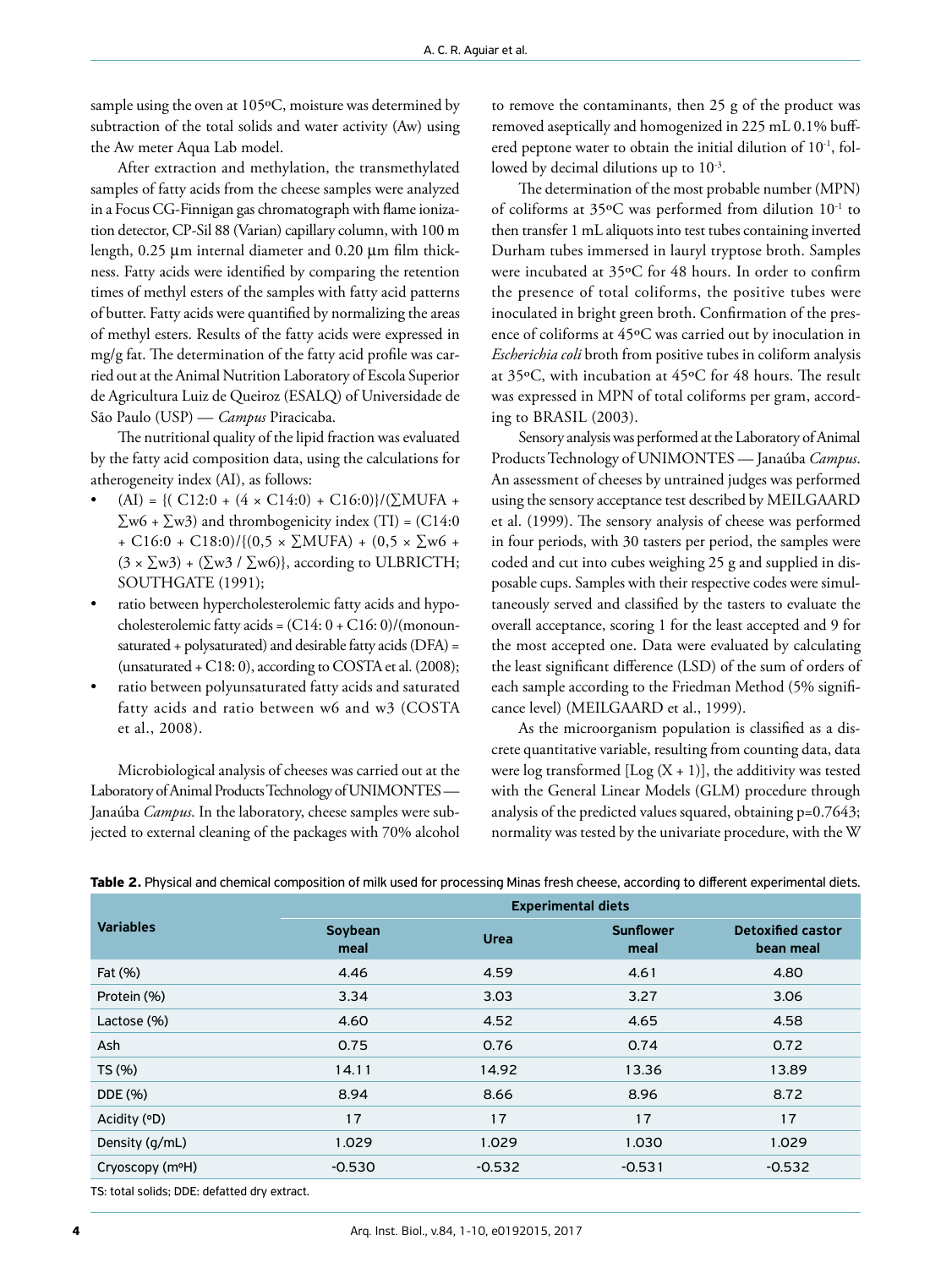(Shapiro-Wilk) statistics, with p=0.2870 and the homogeneity of variance by the Bartlett's test (p=0.9725).

Data on the physical and chemical composition, fatty acid profile and nutritional indices of the cheese were tested by analysis of variance by the Sisvar software (FERREIRA, 2011), and, when significant, the means were compared by Tukey's test, considering  $\alpha$ =0.05.

#### RESULTS

The results obtained for the physical and chemical characteristics and yield of the Minas fresh cheese (Table 3) were not significantly influenced (p>0.05) by the sources of nitrogen compounds used in the diets for cows.

The analyzed diets had no effect on the total solids or on the concentrations of the fixed mineral residue of the Minas fresh cheese, with mean values of 43.14 and 2.30%, respectively (Table 3). Minas fresh cheese is classified as a high moisture cheese (over 55%) according to current legislation (BRASIL, 2004). Cheeses in the study had a mean moisture content of 56.86%, thus receiving the same classification. The Aw found confirms the high moisture of the cheese, since the mean value for this variable was 0.98. As for titratable acidity and pH, mean values were 0.15% and 6.60, respectively, indicating no effect of the diets on these variables, which may be related to the similarity (p>0.05) of the other physical components of the cheese from the different experimental diets. The texture of cheeses also presented the same behavior, with a mean of 6.46 (N).

The total fatty acids identified and quantified in Minas fresh cheese were 41 (Table 4): 20 saturated fatty acids (SFA); 15 monounsaturated fatty acids (MUFA); and six polyunsaturated fatty acids (PUFA). There were no differences (p<0.05) in the sums of SFA, MUFA and PUFA, presenting mean concentrations of 76.18, 21.20 and 0.65 g/gram of fat, respectively.

The fatty acid profile of Minas fresh cheese showed a significant effect (p<0.05) for undecanoic acid (C11:0) with higher concentrations for diets with soybean meal and sunflower meal, and C18:2 C9-T11 (conjugated linoleic acid -CLA) was higher for diets with urea, soybean meal and sunflower meal, whereas for eicosatrienoic acid (C20:3) the highest concentrations were found for diets with soybean meal and urea. However, for the other saturated fatty acids, as well as for monounsaturated and polyunsaturated fatty acids (Table 4), no significant differences were detected (p>0.05).

As can be observed in Table 4, the fatty acids found in larger proportions in the Minas fresh cheese of cows fed diets containing different sources of nitrogen compounds are myristic acid (14:0), palmitic acid (16:0), stearic acid (18:0), oleic acid (18:1n-c9), whose average percentages were 12.55, 39.63, 10.37 and 14.99 mg/g fat, respectively, in relation to the total fatty acids from cheese fat.

As in the experimental diets, we used the detoxified castor bean meal, originally containing the toxic principles, ricin and ricinin, which can cause serious damages to animal production, it was sought to identify the presence of ricinoleic acid, but it was not observed in cheese produced with milk from cows fed different sources of nitrogen compounds.

As can be seen in Table 5, none of the nutritional evaluation indices of lipid fraction of the Minas fresh cheese was influenced by the different sources of nitrogen compounds evaluated in the diets for cows. The AI and TI values ranged from 5.53 to 6.16 and from 7.37 to 7.61, respectively. The hyper/hypocholesterolemic

|                              | <b>Experimental diets</b> |                    |                          |                                       |             |        |
|------------------------------|---------------------------|--------------------|--------------------------|---------------------------------------|-------------|--------|
| <b>Variables</b>             | Soybean<br>meal           | <b>Urea</b>        | <b>Sunflower</b><br>meal | <b>Detoxified castor</b><br>bean meal | <b>Mean</b> | CV (%) |
| Fat                          | 17.34a                    | 16.71a             | 16.46a                   | 15.65a                                | 16.54       | 5.90   |
| Protein                      | 16.68a                    | 16.76a             | 16.51a                   | 16.62a                                | 16.64       | 4.29   |
| <b>Fixed Mineral Residue</b> | 2.26a                     | 2.24a              | 2.32a                    | 2.36a                                 | 2.30        | 10.15  |
| <b>Total solids</b>          | 42.88 <sup>a</sup>        | 43.48 <sup>a</sup> | 43.33a                   | 42.86 <sup>a</sup>                    | 43.14       | 3.48   |
| Moisture                     | 57.12a                    | 56.52a             | 56.67a                   | 57.14a                                | 56.86       | 2.64   |
| Gross yield                  | 6.96a                     | 6.77a              | 6.42a                    | 6.63a                                 | 6.70        | 10.15  |
| Adjusted yield               | 5.98a                     | 5.92a              | 5.63a                    | 5.74a                                 | 5.82        | 10.19  |
| Lactic acid                  | 0.15a                     | 0.14a              | 0.14a                    | 0.15a                                 | 0.15        | 16.41  |
| pH                           | 6.61a                     | 6.60a              | 6.61a                    | 6.57a                                 | 6.60        | 2.03   |
| Texture (N)                  | 7.40a                     | 6.20a              | 6.83a                    | 5.40a                                 | 6.46        | 52.73  |
| Aw                           | 0.98 <sup>a</sup>         | 0.97a              | 0.97a                    | 0.98 <sup>a</sup>                     | 0.98        | 1.48   |

**Table 3.** Physical and chemical composition (%), gross yield (kg/kg) and moisture-adjusted yield (kg/kg) of Minas fresh cheese made with milk from F1 Holstein/Zebu cows fed diets containing different sources of nitrogen compounds, with respective mean values and coefficients of variation (CV).

Mean values followed by different letters, in the same row, are significantly different by Tukey's test at 5% significance.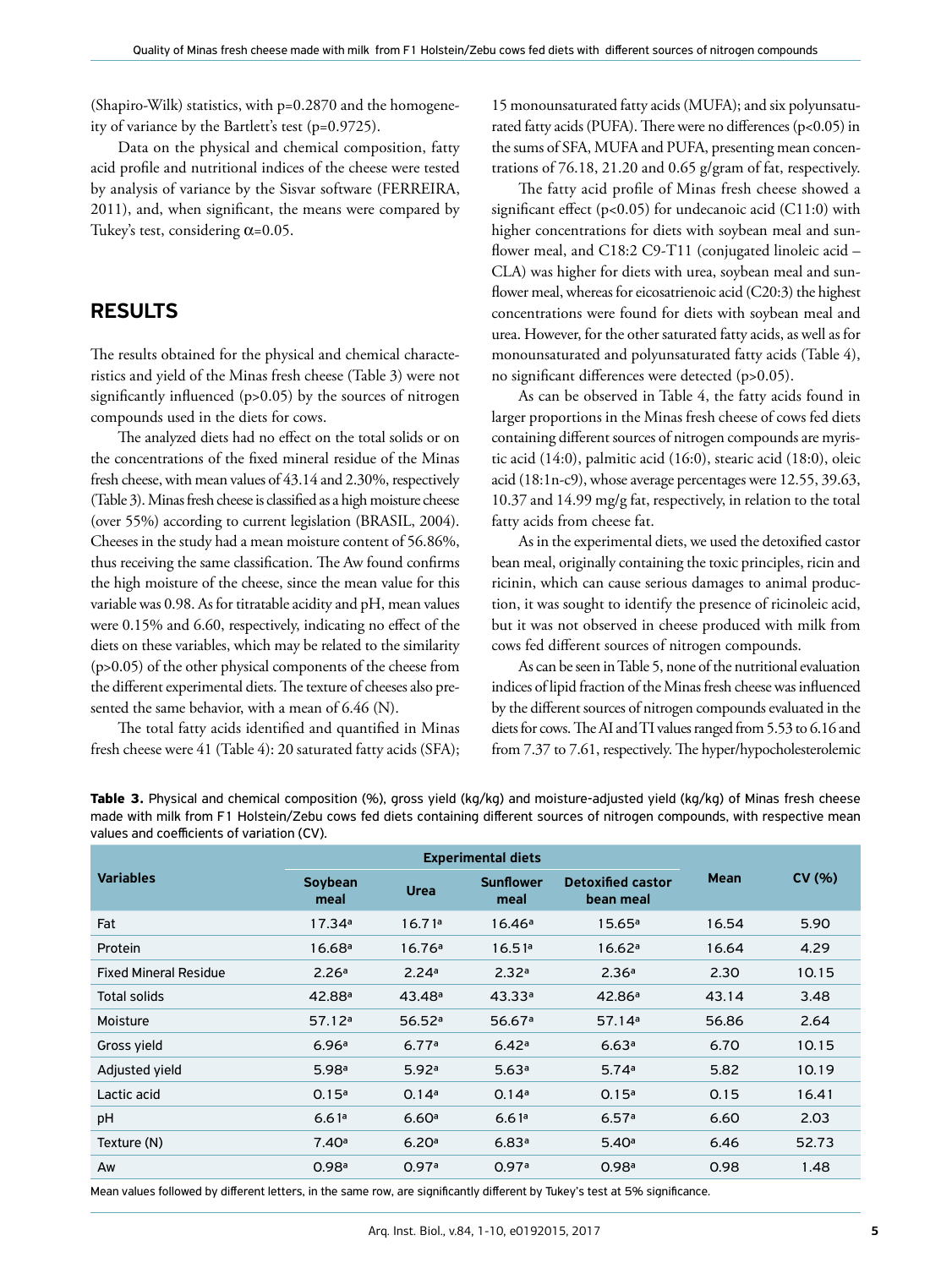**Table 4.** Fatty acid profile of the fat of Minas fresh cheese (mg/g fat) made with milk from F1 Holstein/Zebu cows fed diets containing different sources of nitrogen compounds.

|                                                  | <b>Experimental diets</b> |                   |                          |                                       |        |         |
|--------------------------------------------------|---------------------------|-------------------|--------------------------|---------------------------------------|--------|---------|
| <b>Components</b>                                | Soybean<br>meal           | <b>Urea</b>       | <b>Sunflower</b><br>meal | <b>Detoxified castor</b><br>bean meal | CV(% ) | Pr > Fc |
| Saturated                                        | 76.72 <sup>a</sup>        | 75.00a            | 76.27 <sup>a</sup>       | 76.72 <sup>a</sup>                    | 3.64   | 0.7959  |
| C4:0                                             | 2.86a                     | 2.37a             | 2.94a                    | 3.06a                                 | 29.13  | 0.6552  |
| C6:0                                             | 2.06a                     | 1.55a             | 2.05a                    | 2.00a                                 | 27.29  | 0.4750  |
| C8:0                                             | 1.49a                     | 1.16a             | 1.44a                    | 1.23a                                 | 18.07  | 0.2100  |
| C10:0                                            | 1.76a                     | 1.27a             | 1.58 <sup>a</sup>        | 1.73a                                 | 18.32  | 0.1237  |
| C11:0                                            | 0.07a                     | 0.03 <sub>b</sub> | 0.05a                    | 0.04 <sub>b</sub>                     | 25.64  | 0.0107  |
| C12:0                                            | 3.57a                     | 2.74a             | 3.3 <sup>a</sup>         | 2.8 <sup>a</sup>                      | 16.63  | 0.1199  |
| C13:0 ISSO                                       | 0.02a                     | 0.02a             | 0.02a                    | 0.01a                                 | 22.12  | 0.6660  |
| C <sub>13</sub> :0 ANTEISO                       | 0.08 <sup>a</sup>         | 0.07a             | 0.08 <sup>a</sup>        | 0.07a                                 | 17.47  | 0.2137  |
| C13:00                                           | 0.15a                     | 0.11a             | 0.14a                    | 0.12a                                 | 17.64  | 0.0855  |
| C14:0 ISSO                                       | 0.11a                     | 0.14a             | 0.13a                    | 0.12a                                 | 15.90  | 0.3042  |
| C14:0                                            | 13.13a                    | 12.32a            | 12.97 <sup>a</sup>       | 11.78a                                | 7.10   | 0.1765  |
| C15:0 ISSO                                       | 0.22a                     | 0.21a             | 0.21a                    | 0.19a                                 | 12.50  | 0.3916  |
| C <sub>15</sub> : 0 ANTEISO                      | 0.33a                     | 0.35a             | 0.33a                    | 0.33a                                 | 10.88  | 0.8894  |
| C15:0                                            | 0.22a                     | 0.21a             | 0.21a                    | 0.19a                                 | 12.50  | 0.3916  |
| C <sub>16</sub> :0 ISSO                          | 0.16a                     | 0.22a             | 0.20a                    | 0.19a                                 | 21.35  | 0.3053  |
| C16:0                                            | 39.07 <sup>a</sup>        | 39.44a            | 38.68 <sup>a</sup>       | 41.3                                  | 11.95  | 0.8678  |
| C17:0 ISSO                                       | 0.16a                     | 0.16a             | 0.17a                    | 0.12a                                 | 31.52  | 0.4660  |
| C17:0                                            | 0.50a                     | 0.52a             | 0.47a                    | 0.47a                                 | 17.26  | 0.8139  |
| C18:0                                            | 9.79a                     | 11.23a            | 10.37 <sup>a</sup>       | 10.10a                                | 10.04  | 0.2869  |
| C20:0                                            | 0.90a                     | 0.75a             | 0.91a                    | 0.60a                                 | 32.53  | 0.3140  |
| Monounsaturated                                  | 20.42 <sup>a</sup>        | 22.17a            | 21.07a                   | 21.1a                                 | 11.02  | 0.7612  |
| C10:1                                            | 0.34a                     | 0.31a             | 0.35a                    | 0.30a                                 | 12.94  | 0.2335  |
| C12:1                                            | 0.10a                     | 0.08a             | 0.10a                    | 0.08 <sup>a</sup>                     | 18.52  | 0.1767  |
| C14:1 C9                                         | 1.10a                     | 1.08a             | 1.15 <sup>a</sup>        | 1.05 <sup>a</sup>                     | 8.43   | 0.5185  |
| C16:1 C9                                         | 1.13a                     | 1.19a             | 1.16a                    | 1.36a                                 | 13.35  | 0.2264  |
| C17:1                                            | 0.12a                     | 0.12a             | 0.11a                    | 0.13a                                 | 30.72  | 0.7532  |
| C <sub>18:1</sub> T <sub>6</sub> -T <sub>7</sub> | 0.23a                     | 0.38a             | 0.34a                    | 0.27a                                 | 32.95  | 0.3035  |
| C18:1 T10                                        | 0.84a                     | 0.80a             | 0.82a                    | 0.82a                                 | 24.45  | 0.9950  |
| C18:1 C9                                         | 14.42 <sup>a</sup>        | 15.73a            | 14.95 <sup>a</sup>       | 14.86 <sup>a</sup>                    | 12.13  | 0.6864  |
| C18:1 C11                                        | 1.15 <sup>a</sup>         | 1.39a             | 1.09a                    | 1.17a                                 | 15.92  | 0.2058  |
| C18:1 C12                                        | 0.50a                     | 0.59a             | 0.52a                    | 0.53a                                 | 19.50  | 0.6604  |
| C18:1 C13                                        | 0.28a                     | 0.31a             | 0.29a                    | 0.32a                                 | 21.12  | 0.8490  |
| C18:1 C15                                        | 0.12a                     | 0.14a             | 0.12a                    | 0.11a                                 | 48.66  | 0.9205  |
| C20:1                                            | 0.02a                     | 0.05a             | 0.05a                    | 0.03a                                 | 99.17  | 0.7474  |
| C21:0                                            | 0.01a                     | 0.01a             | 0.01a                    | 0.1 <sup>a</sup>                      | 43.92  | 0.3623  |
| C22:00                                           | 1.6 <sup>a</sup>          | 1.46a             | 1.55a                    | 1.24a                                 | 20.68  | 0.3725  |
| Polysaturated                                    | 0.67a                     | 0.69a             | 0.61a                    | 0.63a                                 | 42.36  | 0.2046  |
| C18:2 C9 C12                                     | 0.10a                     | 0.13a             | 0.11a                    | 0.11a                                 | 15.00  | 0.1281  |
| C18:3n6                                          | 0.11a                     | 0.11a             | 0.09a                    | 0.08 <sup>a</sup>                     | 44.27  | 0.6684  |
| C18:3n3                                          | 0.31a                     | 0.29a             | 0.29a                    | 0.32a                                 | 22.48  | 0.9181  |
| C18:2 C9 T11 CLA                                 | 0.04a                     | 0.04a             | 0.03a                    | 0.02 <sub>b</sub>                     | 23.64  | 0.0044  |
| C 20:3 n6                                        | 0.06a                     | 0.07a             | 0.04 <sub>b</sub>        | 0.05 <sub>b</sub>                     | 20.29  | 0.0046  |
| C22:5                                            | 0.05a                     | 0.05a             | 0.05a                    | 0.05a                                 | 20.28  | 0.7336  |

Mean values followed by different letters, in the same row, are significantly different by Tukey's test at 5% significance.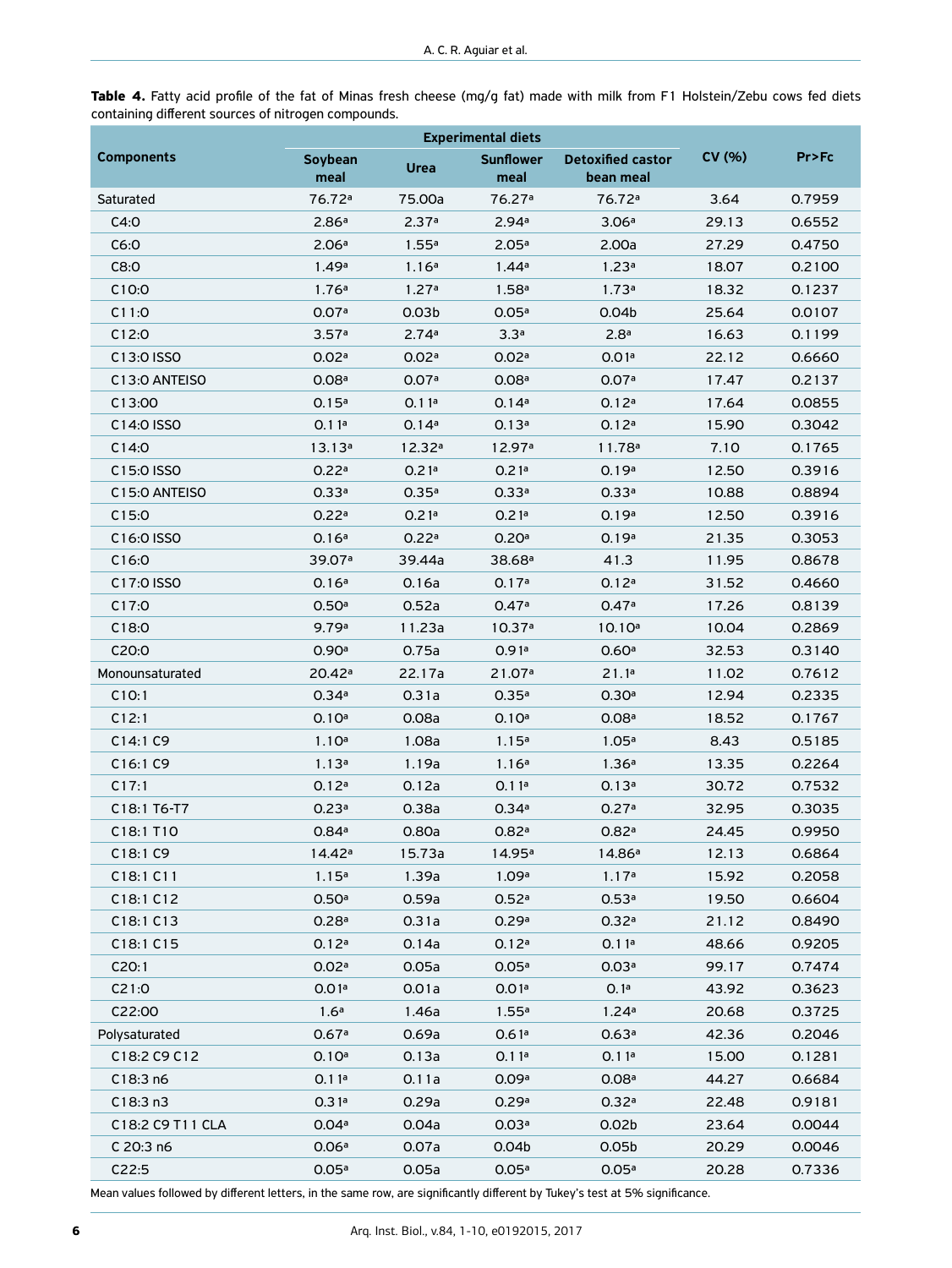**Table 5.** Atherogenicity index (AI), thrombogenicity index (TI), hyper/hypocholesterolemic ratio, desirable fatty acids (DFA) and

| <b>Experimental diets</b>                                                                                                                                |  |
|----------------------------------------------------------------------------------------------------------------------------------------------------------|--|
| Zebu cows fed diets containing different sources of nitrogen compounds, with respective coefficients of variation (CV).                                  |  |
| ratio of polyunsaturated/saturated fatty acids ratio (PUFA/SFA) in Minas fresh cheese (mg/g fat) made with milk from F1 Holstein/                        |  |
| <u>, ware explicited and the investigation of the investigation of the control integration of the common common common fact <math>\lambda</math> and</u> |  |

| <b>Variables</b> | Soybean<br>meal   | <b>Urea</b> | <b>Sunflower meal</b> | <b>Detoxified castor</b><br>bean meal | CV(% ) |
|------------------|-------------------|-------------|-----------------------|---------------------------------------|--------|
| $\overline{A}$   | 6.16a             | 5.60a       | 5.93a                 | 5.53a                                 | 6.75   |
| TI               | 7.61a             | 7.44a       | 7.40a                 | 7.37a                                 | 12.13  |
| hyper/hypo       | 2.37a             | 2.27a       | 2.30 <sup>a</sup>     | 2.40a                                 | 18.04  |
| <b>DFA</b>       | 30.21a            | 33.41a      | 31.44a                | 31.21a                                | 9.56   |
| PUFA/SFA         | 0.02a             | 0.02a       | 0.02a                 | 0.02a                                 | 20.42  |
| w6/w3            | 4.38 <sup>a</sup> | 5.00a       | 4.57a                 | 5.23a                                 | 20.72  |

Mean values followed by different letters, in the same row, are significantly different by Tukey's test at 5% significance.

ratio in the Minas fresh cheese had a mean value of 2.34. The ratio of PUFA/SFA had a mean value of 0.2 for Minas fresh cheese. The mean for the desirable fatty acid content was 31.57%. The w6/w3 ratio presented a mean value of 4.8.

The microbiological analysis of the cheese aimed to verify whether the product meets the microbiological requirements set forth by the National Health Surveillance Agency (BRASIL, 2004) for the conduction of sensory analysis. The results showed there was no contamination after pasteurization, that is, in the processing, the ones standard for the group of coliforms at 35°C is 5.0  $\times$  10<sup>2</sup> MPN and coliforms at 45°C is 5 × 10<sup>3</sup> MPN/g (BRASIL, 2004). In diets with soybean meal, urea, sunflower meal and detoxified castor bean meal, the mean coliform populations at 35ºC and coliforms at 45°C of the Minas fresh cheese were  $63 \times 10^1$  MPN/g and  $3 \times 10^2$  MPN/g;  $55 \times 10^1$  MPN/g and  $4 \times 10^2$  MPN/g;  $8 \times$  $10^1$  MPN/g and  $5.6 \times 10^2$  MPN/g; and  $7 \times 10^1$  MPN/g and  $6 \times 10^2$  MPN/g, respectively. Therefore, the samples were subjected to sensory analysis.

All the scores assigned in the overall acceptance test to the cheeses produced indicated good acceptance by the judges (slightly liked), showing no significant difference (p>0.05), regardless of the nitrogen source used in the diet for cows. The mean values of the assigned scores were 6.36, 6.61, 6.35 and 6.21, for the diets containing soybean meal, urea, sunflower meal and detoxified castor bean meal, respectively, with an overall mean of 6.38 and coefficient of variation of 25.41%, thus reaching a score in the hedonic scale closest to the maximum score (9=extremely liked).

### **DISCUSSION**

With respect to the fat content of Minas fresh cheese, the mean value found was 16.54%, justified by the higher content of this component in milk (Table 2) used as raw material for Minas fresh cheese production. Lower fat values, from 13.8 to 14.22%, were verified by AQUINO et al. (2009), who evaluated increasing levels of urea in partial replacement to soybean meal in the diet for cows in the middle of lactation, producing on average 22 kg milk per day. In this case, the lower fat contents of the Minas fresh cheese, in relation to the values observed in the present study, were probably due to the use of milk with lower fat levels, ranging from 2.63 to 2.80%. The high percentage of forage — 70% dry matter supplied in the feed — helps to explain the higher fat contents in the milk and Minas fresh cheese verified in this work.

The mean percentage of crude protein in the cheese was 16.64%, also justified by the protein content in milk. As can be seen in Table 2, the mean percentage of CP in milk, considering the four experimental diets, was 3.18%. According to AQUINO et al. (2009), milk protein values are important, especially casein, since such concentrations directly affect, reducing or increasing, the yield of milk derivatives. Thus, it can be said that the diets evaluated, associated with the level of production and genetics of the animals, provided a good concentration of protein in milk (Table 2), and possibly with no change in casein levels, which may have contributed to the gross and adjusted yields of the cheese produced, with mean values of 6.70 and 5.82 kg/kg, respectively.

AGUIAR et al. (2013) worked with increasing levels of partial replacement of urea with soybean meal for 7/8 Holstein/ Zebu cows and reported results similar to the present experiment, with mean total solids and fixed mineral residue of 45.32 and 2.29%, respectively. The results concerning titratable acidity and pH indicate that the cheese produced had satisfactory quality, which must be confirmed by means of a sensory analysis test, which is directly related to the acceptance of the product by the consumer. Moreover, these results characterize the Minas fresh cheese as a light-tasting cheese, with slightly pronounced taste and slight acidity. The values observed for texture indicating that cheese produced with milk from cows fed diets containing different sources of nitrogen compounds may be considered soft.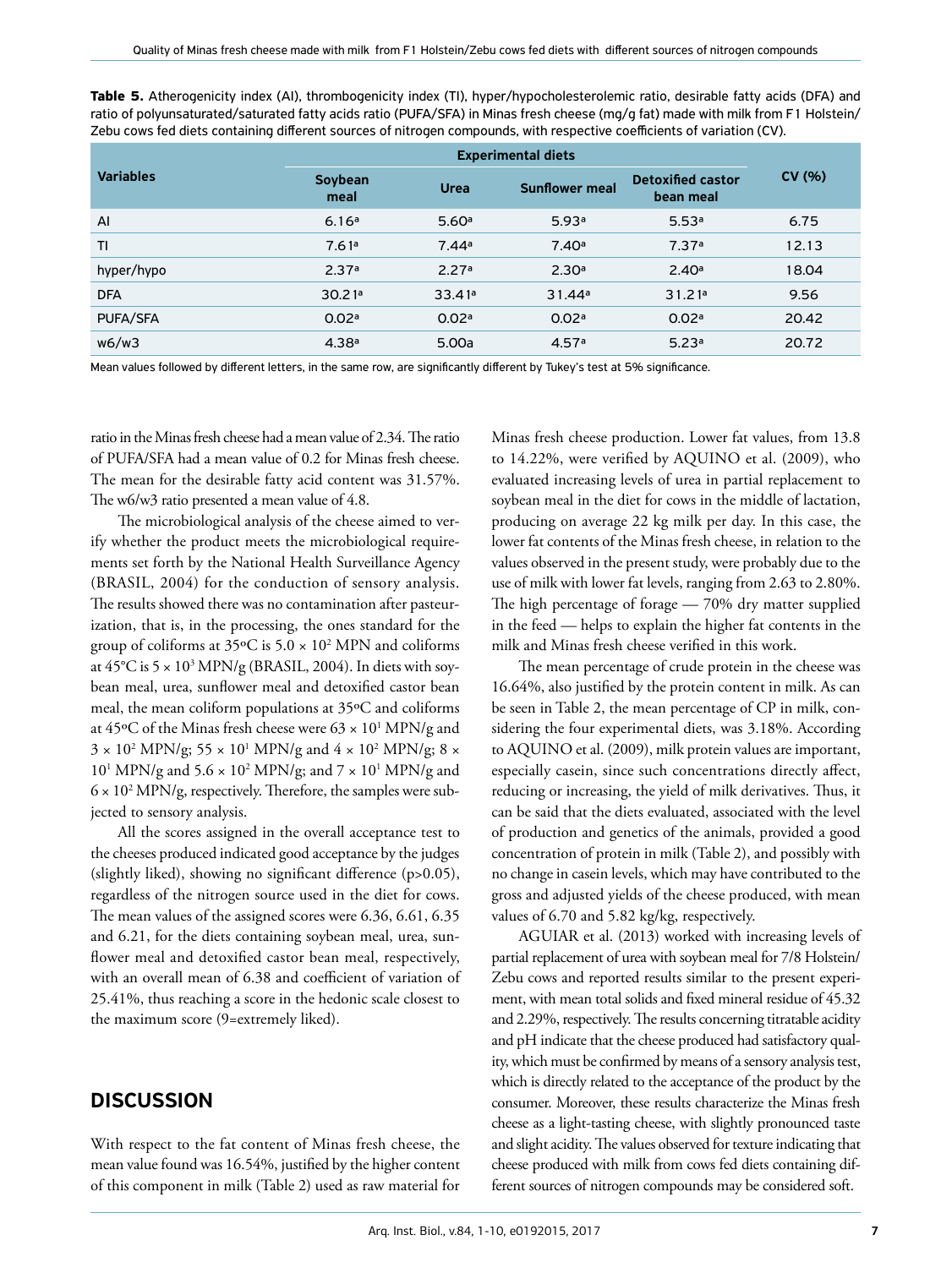Considering the modifications observed in the fatty acid profile of the cheese fat, as seen in Table 1, the content of ether extract in the four experimental diets was below 2.5% (dry matter – DM), indicating that this fraction would not be responsible for possible changes in ruminal fermentation profile. One hypothesis for altering the lipid profile of cheese made with milk from cows fed diets containing different sources of nitrogen compounds would be a possible alteration in the balance of rumen microbiota and consequently the fermentation profile and the content that reaches the duodenum.

A probable explanation for a higher proportion of C18:2 C9-T11 (CLA) in cheese made with milk from dairy cows fed diets with soybean meal, urea and sunflower meal would be because polyunsaturated acids are not synthesized by the tissues of ruminants, and their concentration in milk depends strictly on the amounts absorbed by the intestine and the amounts dispensed in the rumen that were not subjected to biohydrogenation (TSIPLAKOU; ZERVAS, 2008). This concentration of CLA reflects the amount that would be available for absorption in the small intestine and it is thus influenced by the manipulation and amount of lipid in the diet. According to WAHLE et al. (2004) and TOOMEY et al. (2006), C18: 2 C9-T11 (CLA) is a nutritionally interesting fatty acid for human health. According to BENJAMIN; SPENER (2009), the potential beneficial effects attributed to the cis-9 trans-11 CLA and trans-10 cis-12 CLA isomers are anticarcinogenic, antiatherogenic, antidiabetogenic, immunomodulatory, osteosynthetic and apoptotic activities.

As for the higher concentrations of undecanoic fatty acid (C11:0) in cheese produced with milk from cows fed diets containing soybean meal and sunflower meal, it is assumed that these may have provided a greater availability of precursors for synthesis of short- and medium-chain fatty acids. In agreement with NUDDA et al. (2014), the increase in the proportion of short- and medium-chain FA may be due to the increase of precursors of de novo synthesis, acetate and β-hydroxybutyrate, resulting from ruminal fermentation.

In turn, for C20:3n6 (eicosatrienoic), higher concentrations were observed for cheese produced with diets containing soybean meal and urea, with means of 0.06 and 0.07 mg/g fat, respectively. The concentrations of this acid depend on the intake and degree of ruminal biohydrogenation, mainly due to the variation of the linoleic acid in the diets used.

The highest proportions of the myristic, palmitic, stearic and oleic fatty acids found in cheese fat can be explained by the proportion of these acids in the milk itself, where the saturated ones represent two thirds, and the oleic is the most abundant unsaturated fatty acid in milk (ABREU, 2005), which consequently reflects the fatty acid profile of cheese.

The absence of ricinoleic acid in cheese indicates that the detoxification process with calcium hydroxide,  $\mathrm{Ca(OH)}_{2}$ , was efficient to eliminate the toxic principles of castor bean meal, being a safe product for animal feed.

For ARRUDA et al. (2012), the indices of atherogenicity and thrombogenicity are used as measures of evaluation and comparison of the quality of different foods and diets. According to TONIAL et al. (2010), AI and TI indicate the potential for stimulating platelet aggregation, i.e., the lower the AI and TI values, the greater the amount of antiatherogenic fatty acid (FA) present in a given oil/fat, and consequently the greater potential of prevention of the onset of coronary diseases.

The hyper/hypocholesterolemic ratio is an index that relates the functional activity of fatty acids in relation to metabolism of plasma cholesterol transport lipoproteins, whose quantification reflects the greater or lesser risk of cardiovascular disease incidence. In the absence of recommended values for this index in dairy products, the reference considered is the value 2 in relation to meat products (SANTOS-SILVA et al., 2002), as the one that expresses the ideal relationship between hypo- and hypercholesterolemic fatty acids. Values inferior to this reference correspond to fats of superior nutritional quality, reflecting the abundance of fatty acids that promote the lowering of the plasma cholesterol (hypocholesterolemic) and thus the reduction of the risk of cardiovascular diseases. According to the DEPARTMENT OF HEALTH AND SOCIAL SECURITY (1984), values below 0.45 for PUFA/SFA have been considered undesirable because of their potential in inducing increased blood cholesterol.

The concentration of DFA is calculated by the sum of the unsaturated fatty acids with stearic acid. Although stearic acid (C18:0) is saturated, its effect is neutral, with lesser implications on the lipid profile, since it can be converted into oleic acid (C18:1) in the organism. In addition, the monounsaturated acids, oleic, and polyunsaturated acids — linolenic and α-linolenic — reduce LDL cholesterol levels and, consequently, the risk of obesity, cancer and cardiovascular diseases in humans (PEREZ et al., 2002).

The w6/w3 ratio is another index commonly used to evaluate the nutritional value of oils and fats. For w6/w3 ratio, desirable values are suggested below 4.0 in the diet for cardiovascular risk prevention (DEPARTMENT OF HEALTH AND SOCIAL SECURITY, 1994). Diets with ratios between 2:1 and 3:1 have been the most recommended because they allow greater conversion of  $\alpha$ -linolenic acid into docosahexaenoic acid (DHA, C22:6 *cis*-4 *cis-*7 *cis*-10 *cis*-13 *cis*-16 *cis*-19), reaching maximum values around 2.3:1. In milk fat and derivatives, this ratio tends to be higher, being influenced by the diet, allowing some ruminant products to become important sources of ω-3 FA in the human diet (HAUG et al., 2007). The increase in the ω-6:ω-3 ratio is undesirable from a human health point of view since, although ω-6 FA is considered essential, elevated levels of ω-6 may be responsible for triggering a series of physiological dysfunctions, such as formation of thrombi, atheromas and immunological disorders (MARTIN et al., 2006).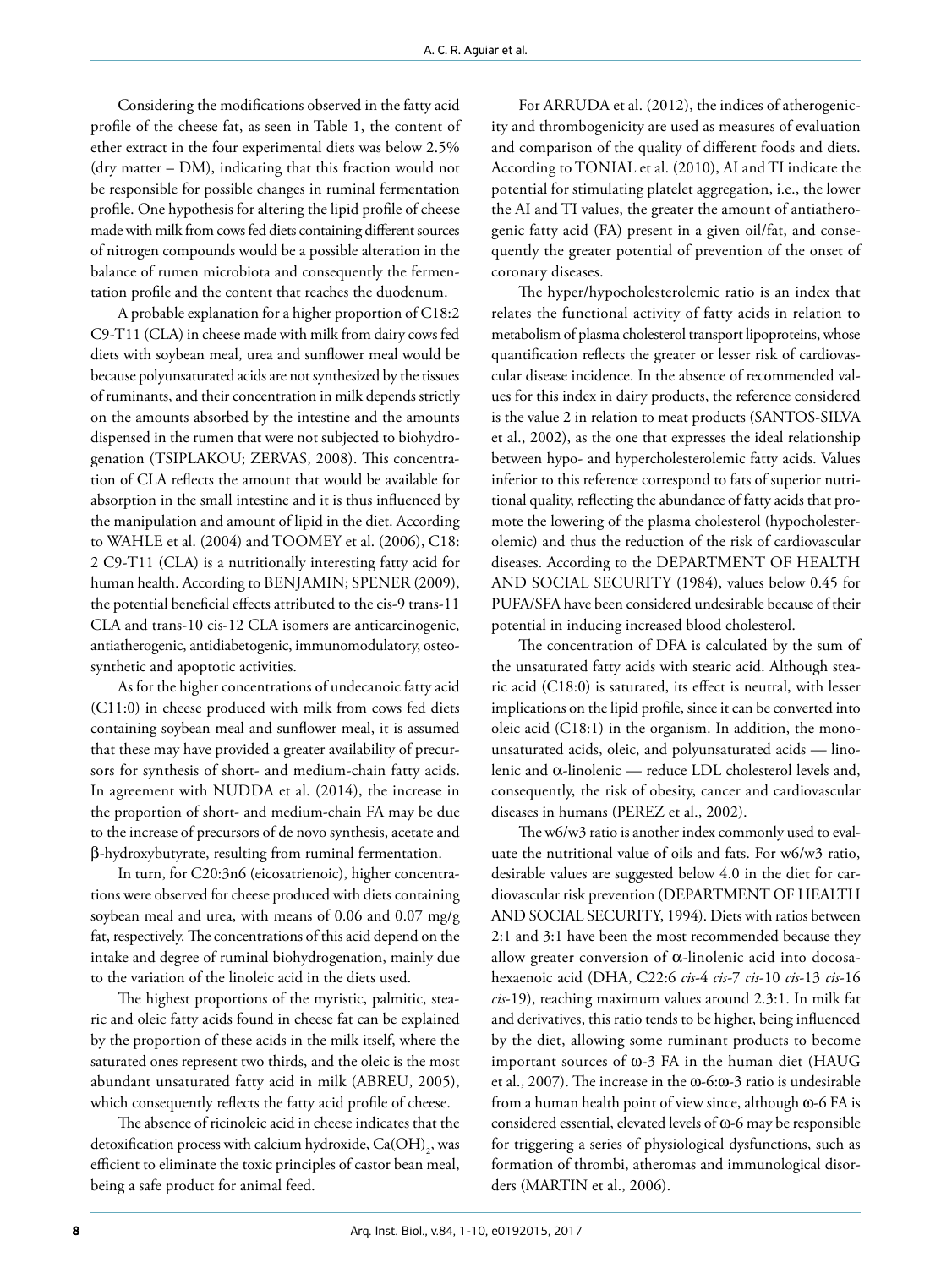The satisfactory sensory acceptance of the Minas fresh cheese can be explained by the regional tradition of consumption of this product. Therefore, based on these results, it can be considered that the total replacement of soybean meal with alternative sources of nitrogen compounds, such as detoxified castor bean meal, urea and sunflower meal, in the diet for crossbred cows with production of up to 20 kg milk corrected to 3.5% fat day-1, in order to reduce feed costs, does not hinder the acceptance of Minas fresh cheese by consumers.

Therefore, it can be concluded that the use of different sources of nitrogen compounds in the diet for F1 Holstein/ Zebu cows, with average production of 20 kg milk corrected to 3.5% fat, has no influence on the physical and chemical

composition, yield, as well as the acceptance of Minas fresh cheese. However, it can change the fatty acid profile of cheese fat.

#### ACKNOWLEDGEMENTS

To Banco do Nordeste/Fundo de Desenvolvimento Científico e Tecnológico (FUNDECI), for financial support; Fundação de Amparo à Pesquisa de Minas Gerais (FAPEMIG), Conselho Nacional de Desenvolvimento Científico e Tecnológico (CNPq) and Coordenação de Aperfeiçoamento de Pessoal de Nível Superior (CAPES), for granting scholarships.

#### REFERENCES

ABREU, L.R. *Leite e derivados:* caracterização físico química, qualidade e legislação. Lavras: UFLA/FAEPE, 2005. 151 p.

AGUIAR, A.C.R.; OLIVEIRA, C.L.; CALDEIRA, L.A.; ROCHA JÚNIOR, V.R.; OLIVEIRA, S.J.; SOARES, C.; SILVA, D.A.; MENEZES, J.C.; BORGES, L.D.A. Consumo, produção e composição do leite e do queijo de vacas alimentadas com níveis crescentes de ureia. *Revista Brasileira de Ciência Veterinária*, v.20, n.1, p.37-42, 2013.

ANANDAN, S.; ANIL KUMAR, G.K.; GHOSH, J.; RAMACHANDRA, K.S. Effect of different physical and chemical treatments on detoxification of ricin in castor cake. *Animal Feed Science and Technology*, v.120, p.159-168, 2005.

ANDREATTA, E.; FERNANDES, A.M.; SANTOS, M.V.; MUSSARELLI, C.; MARQUES, M.C.; GIGANTE, M.L.; OLIVEIRA, A.F. Quality of Minas frescal cheese prepared from milk with different somatic cell counts. *Pesquisa Agropecuária Brasileira*, v.44, p.320- 326, 2009.

AQUINO A.A.; PEIXOTO, K.C.; GIGANTE, M.L.; RENNÓ, F.P.; SILVA, L.F.P.; SANTOS, M.V. Efeito de níveis crescentes de uréia na dieta de vacas leiteiras sobre a composição e rendimento de fabricação de queijos minas frescal. *Brazilian Journal Veterinary Research Animal Science*, v.46, n.4, p. 273-279, 2009.

ARRUDA, P.C.L.; PEREIRA, E.S.; PIMENTEL, P.G.; BOMFIM, M.A.D.; MIZUBUTI, I.Y.; RIBEIRO, E.L.A.; FONTENELE, R.M.; REGADAS FILHO, J.G.L. Perfil de ácidos graxos no *Longissimus dorsi* de cordeiros Santa Inês alimentados com diferentes níveis energéticos. *Semina: Ciências Agrárias*, v.33, n.3, p.1229-1240, 2012.

BENCHAAR, C.; PETIT, H.V.; BERTHIAUME, R.; OUELLET, D.R.; CHIQUETTE, J.; CHOUINARD, P.Y. Effects of essential oils on digestion, ruminal fermentation, rumen microbial populations, milk production, and milk composition in dairy cows fed alfalfa silage or corn silage. *Journal of Dairy Science*, v.90, p.886- 897, 2007.

BENJAMIN, S.; SPENER, F. Conjugated linoleic acids as functional food: an insight into their health benefits. *Nutrition & Metabolism*, v.6, 2009.

BRASIL. Ministério da Agricultura, Pecuária e Abastecimento. *Métodos Oficiais para Análises Microbiológicas para Controle de Produtos de Origem Animal e Água*. Instrução Normativa n.º 62 de agosto de 2003.

BRASIL. Ministério da Agricultura, Pecuária e Abastecimento. Métodos Analíticos Oficiais Físico-Químicos para Controle de Leite e Produtos Lácteos. Instrução Normativa n.º 22 de 14 de dezembro de 2006. *Diário Oficial da União*, Brasília, 2006. Disponível em: <http://www.agricultura.gov.br>. Acesso em: 10 jan. 2014.

BRASIL. Ministério da Agricultura, Pecuária e Abastecimento. Secretaria de Defesa Agropecuária. Departamento de Inspeção de Produtos de Origem Animal. Instrução Normativa n.º 4, de 1.º de março de 2004. *Diário Oficial da União*, Brasília, 2004. Disponível em: <http://www.agricultura.gov.br>. Acesso em: 18 fev. 2014.

COSTA, R.G.; MESQUITA, I.V.U.; QUEIROGA, C.R.E.; MEDEIROS, A.N.; CARVALHO, F.F.R.; BELTRÃO FILHO, E.M. Características químicas e sensoriais do leite de cabras Moxotó alimentadas com silagem de maniçoba. *Revista Brasileira de Zootecnia*, v.37, n.4, p.694-702, set. 2008.

DEPARTMENT OF HEALTH AND SOCIAL SECURITY. *Diet and cardiovascular disease*. Report on Health and social subjects, n.28. London: HMSO, 1984.

DEPARTMENT OF HEALTH AND SOCIAL SECURITY. *Nutritional aspects of cardiovascular disease*. Report on Health and social subjects; n. 46. London: HMSO, 1994. 178p.

DETMANN, E.; SOUZA, M.A.; VALADARES FILHO, S.C.; QUEIROZ, A.C.; BERCHIELLI, T.T.; SALIBA, E.O.S.; CABRAL, L.S.; PINA, D.S.; LADEIRA, M.M.; AZEVEDO, J.A.G. *Métodos para análise de alimentos* – INCT – Ciência Animal. Visconde do Rio Branco: Suprema, 2012. 214p.